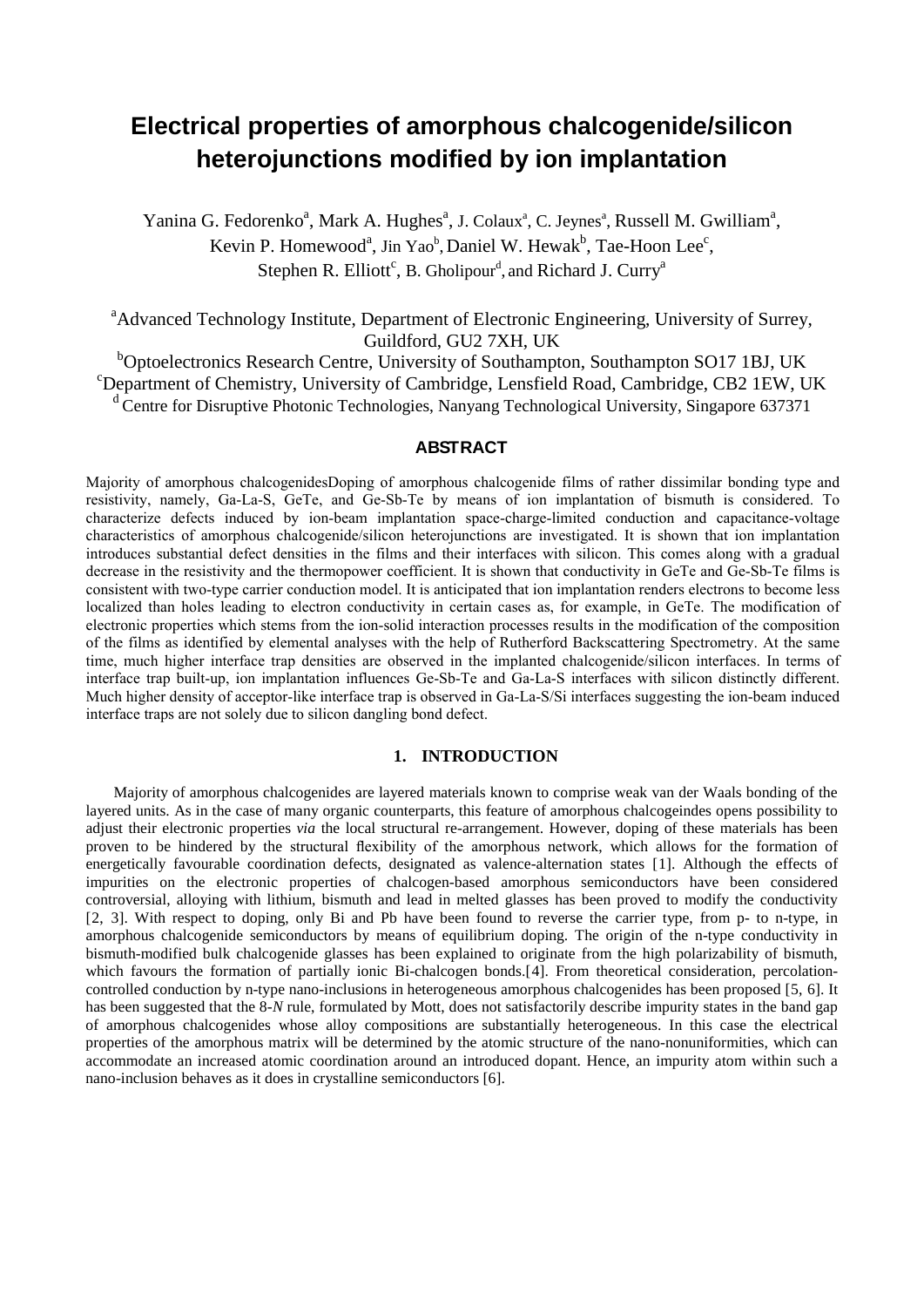Doping of amorphous chalcogenides can be implemented using different approaches and technological methods - thermal evaporation, magnetron sputtering, or doping in the melt. In the latter case, a slow liquid quench enables a balanced equilibrium with recrystallization acting as a balancing force, thus implying high doping concentrations are required to shift a melted alloy to a non-homogeneous state of a sufficiently perturbed local coordination around an introduced dopant. Regardless of the doping method, transition from p- to n-type conductivity in chalcogenide glasses doped with Bi has been predicted to arise from n-type defects formed in the glassy network [[7](#page-7-0)]. It has been established that impurity conductivity with an activation energy  $E_A$ , smaller than half of the band gap, readily arises when introduced dopant atoms cannot equilibrate with an amorphous matrix. Hence, non-equilibrium growth or doping techniques are thought to be beneficial in introducing alloy disorder. Here, we address the impact of ion implantation, in particular of bismuth, on the electrical properties of Ge-Sb-Te, GeTe and Ga-La-S amorphous semiconductors of rather dissimilar bonding type: Ga-La-S is more covalent [[8](#page-7-1)] than Ge-Sb-Te and GeTe [[9](#page-7-2)]. The interchain bonding of the latter two has been found to differ: Stronger and more elastic Ge-Te-Ge bonds in Ge-Sb-Te accounts for dissimilar crystallization behaviour of GeTe and Ge-Sb-Te [[10\]](#page-7-3). Further, slower recovery from the damage during the relaxation process of collision cascades in more covalent compounds has been anticipated [[11\]](#page-7-4).

Another aspect, which may be of interest in respect to amorphous chalcogenide films is related to device implementation and formation of interfaces of chalcogenide semiconductors with crystalline semiconductors such as Si, Ge, and III-V compounds. It is suggested that *at the interface* charge trapping may violate charge neutrality of positively and negatively charged *D*-centres mutually compensating each other in the bulk of amorphous chalcogenides. Thus, the resulted trapped *interfacial charge* could modulate the band bending and serve to effectively passivate semiconductor surfaces. It is expected that modifying the chalcogenide glasses one also changes electronic properties of the interfaces, however, this problem has rarely been addressed so far.

Here we show, based on measurements of thermopower, conductivity, and capacitive responses that defects arising as a result of ion implantation effectively dope Ga-La-S, Ge-Sb-Te, and GeTe films and increase the total interface trap density in the Si/chalcogenide heterojunctions and chalcogenide films.

## **2. EXPERIMENTAL**

We have studied 100 nm thick Ge-Sb-Te, GeTe, GeSe, and Ga-La-S films prepared by rf sputtering, either on silicon to form heterojunction devices, or on fused silica substrates to probe the conductivity by means of thermopower measurements. Ion implantation of Bi was done using a Danfysik ion implanter with doses in the range of  $1x10^{14}$ -1x10<sup>16</sup> cm-2 at energy of 190 keV. The samples for the current-voltage (*IV*) and capacitance-voltage (*CV*) measurements were completed by depositing gold electrodes of area (1.75–2.25)×10<sup>−</sup><sup>2</sup> cm2 . The *IV* and *CV* traces were recorded using an Agilent B2902A source-measurement unit and an HP4275A LCR meter in the temperature range from 77K to 300K on samples mounted in an Oxford OptistatDN cryostat which was connected to a temperature controller. The total interface trap density  $N_{it}$  (integrated across the Si band gap) was determined from the absolute difference of the flat-band voltage  $V_{fb}$  inferred from high-frequency *CV* curves taken on p- and n-type Si MOS-capacitors at 77 K, as described elsewhere [[12](#page-7-5)]. The dopant concentrations in the n-type and p-type silicon substrates determined after the gold electrodes and the chalcogenide films were removed by concentrated hydrofluoric acid and nitric acid were equal to  $2.0+0.1x10^{15}$  cm<sup>-3</sup> and  $5x10^{15}$  cm<sup>-3</sup>, respectively. The relative permittivity of the Ge-Sb-Te and Ga-La-S films required for the  $N_{it}$  estimation and analysis of space-charge limited conduction in the amorphous chalcogenide films was calculated by using  $\varepsilon = n^2 - k^2$ , where *n* and *k* are, respectively, the refractive index and extinction coefficient determined from spectroscopic ellipsometry data. The latter were obtained using either a Sopra GES-5 instrument. The measured spectra were fitted with the help of the Tauc-Lorentz dispersion model. The optical absorption spectra were obtained using a Varian Cary 5000 UV-vis-near IR spectrophotometer. For the thermopower measurements, the films were deposited on fused silica substrates. An air gap between a copper block and a resistively heated suspended thermal contact provided the temperature gradient between the electrodes spaced 1 cm apart. The samples were shielded from external voltages and isolated from ground.

Compositional uniformity and stoichiometry of selected as-deposited and implanted films was determined by means of Rutherford backscattering (RBS) in normal incidence using 2MV Tandetron accelerator [[13](#page-7-6)]. The elemental distribution in as-deposited films is found to be uniform. Substantial oxygen content in Ga-La-S and GeTe films is evidenced by the mole ratios of O/Ga and O/Ge equal to 3 and 0.8, respectively. Upon incorporation of Bi, Ga-La-S film retain their stoichiometry, while the GeTe films show substantial loss of Te atoms. The Bi implantation in GeTe is accompanied with oxidation of GeTe.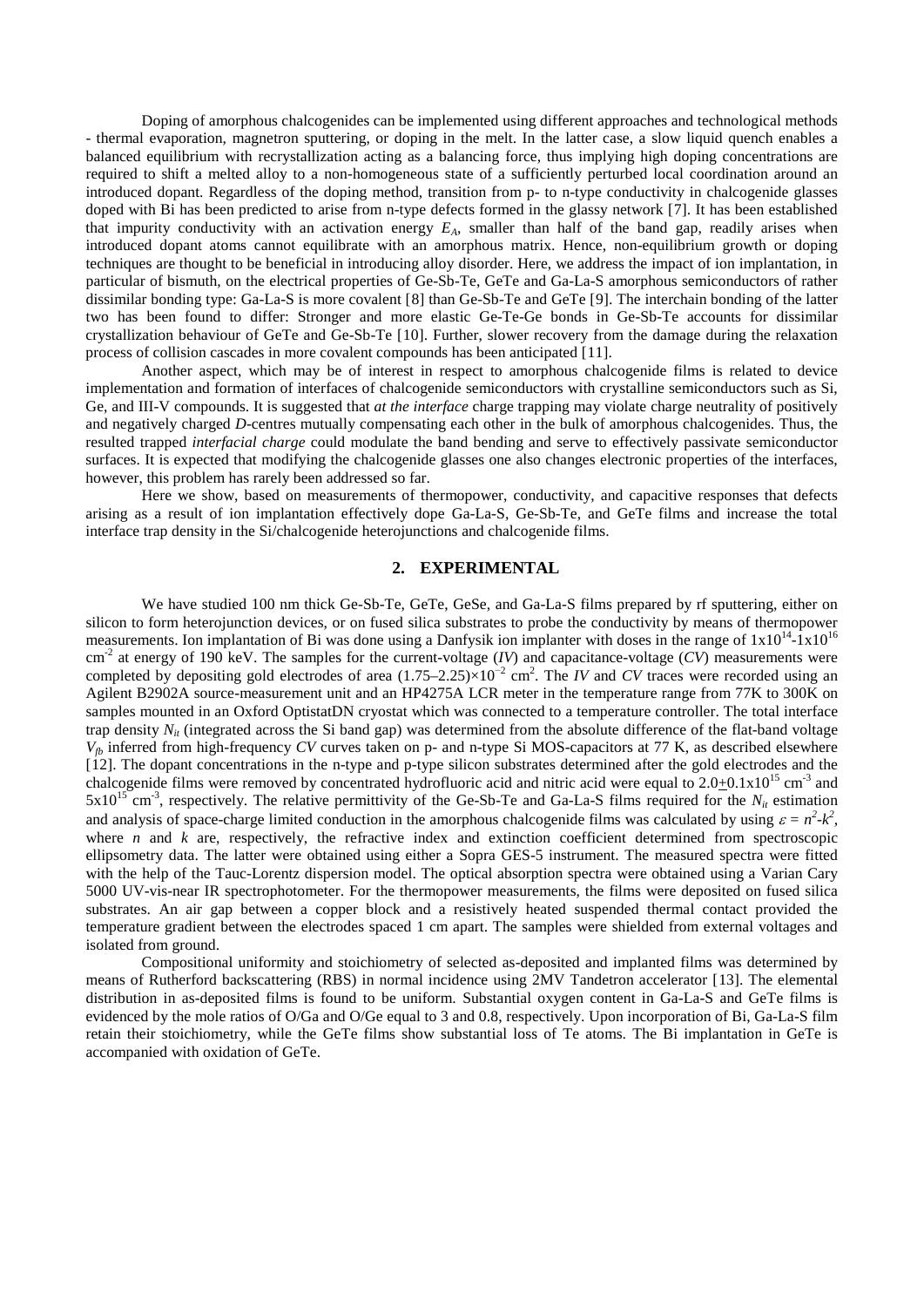#### **3. RESULTS AND DISCUSSION**

Fig. 1 exemplifies temperature dependences of the resistivity and the thermopower for Ge-Sb-Te and GeTe films implanted with bismuth. The temperature dependence of the resistivity for Ge-Sb-Te, Fig. 1(a), shows two distinctly different values of the activation energy,  $E_A$ , below and above 360K-370K for the case of the as-deposited samples ( $\square$ ) and the samples implanted at a relatively low dose of  $5x10^{14}$  cm<sup>-2</sup> (O).



Figure 1. The resistivity  $\rho$  for Ge-Sb-Te and GeTe films is represented using open symbols on panel (a) and panel (b), respectively; the slope of the Seebeck coefficient *S* is shown by filled symbols on panel (c) and on panel (d) for Ge-Sb-Te and GeTe, respectively. Implantation doses of Bi are denoted as the following:  $5x10^{13}$  cm<sup>-2</sup> (\*),  $5x10^{14}$  cm<sup>-2</sup> ( $\bullet$ ,  $\odot$ ),  $1x10^{15}$  cm<sup>-2</sup> ( $\bullet$ ,  $\triangle$ ),  $5x10^{15}$ cm<sup>-2</sup> ( $\nabla$ ), 1x10<sup>16</sup> cm<sup>-2</sup> ( $\blacklozenge$ ,  $\diamond$ ) for Ge-Sb-Te; 1x10<sup>14</sup> cm<sup>-2</sup> ( $\blacktriangleright$ ,  $\diamond$ ), 1x10<sup>15</sup> cm<sup>-2</sup> ( $\times$ ), 5x10<sup>15</sup> cm<sup>-2</sup> ( $\otimes$ ,  $\oplus$ ), 2x10<sup>16</sup> cm<sup>-2</sup> ( $\star$ ,  $\star$ ) for GeTe. Squares ( $\Box$ ) and left-turned triangles ( $\triangleleft$ , <) correspond to as-deposited Ge-Sb-Te and GeTe samples, respectively.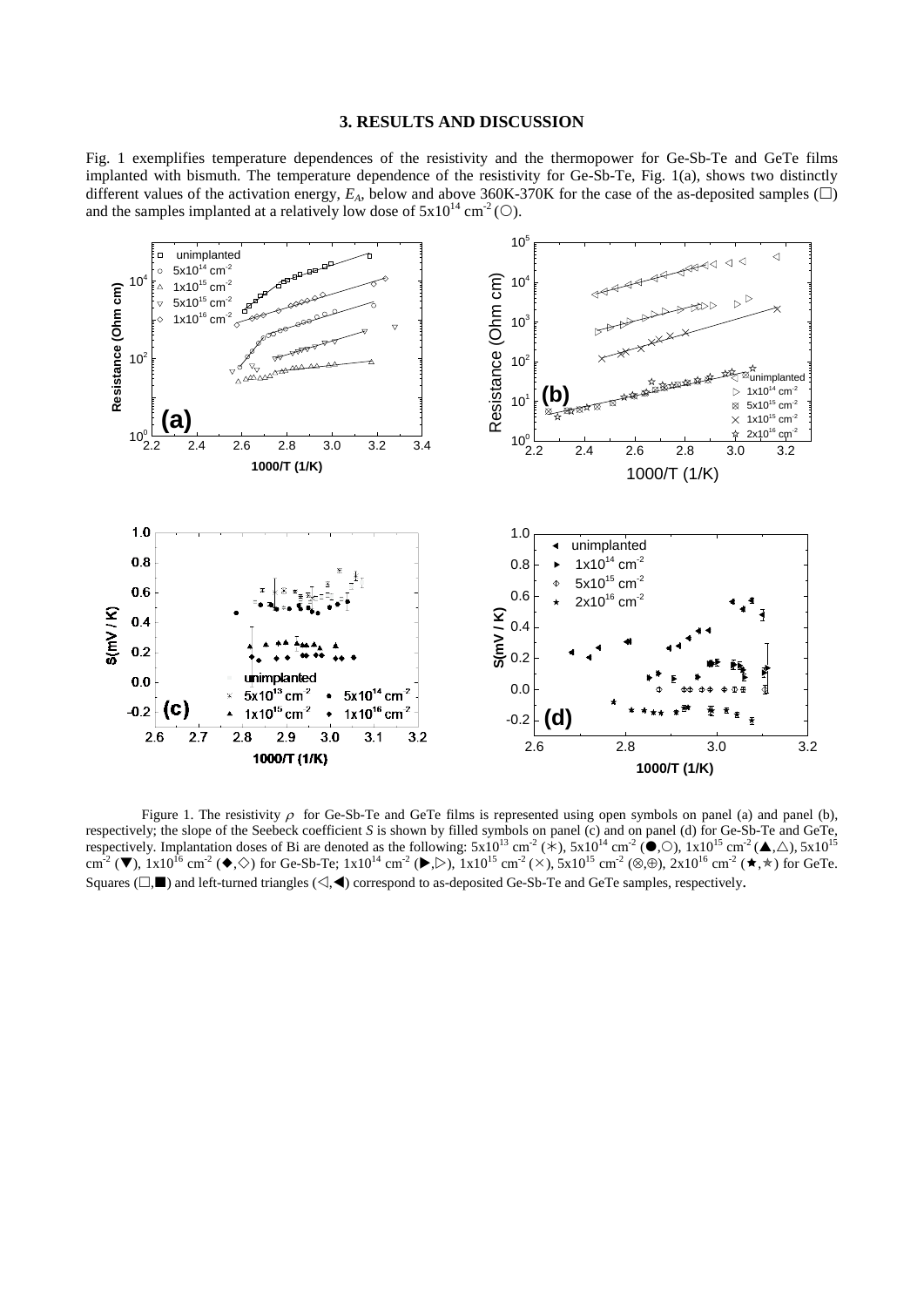

Figure 2. Pre-exponential factor  $\sigma_0$  for thermally activated conductivity.

The activation energy determined at temperatures below 370K is seen to be insensitive to the implantation dose and falls within the range of 0.35+0.05 eV for as-deposited and the Bi-implanted samples. The temperature dependences of the resistivity for GeTe films are shown in Fig. 1(b). Compared to the Ge-Sb-Te case, only one activation energy of the conductivity is observed in the same temperature range. The experimental data points  $(\langle \cdot, \rangle)$  are seen to level off at lower temperatures, indicating the contribution of a hopping-conduction mechanism. The  $E_A$  values of 0.7-0.8 eV, characteristic of the unimplanted films, sharply decrease to 0.2-0.25 eV after implantation of Bi at doses of  $5x10^{15}$  cm<sup>-2</sup> and  $2x10^{16}$  cm<sup>-2</sup>, [cf. ( $\otimes$ ,  $\star$ ) in Fig.1 (b)]. The thermopower coefficient *S* as a function of the Bi dose is shown in Fig. 1(c, d). Qualitatively similar dependences of *S* for the Ge-Sb-Te and GeTe films suggest that the same processes are responsible for the observed modification of the conductivity and the change in the carrier transport mechanism. However, the resistivity of GeTe as a function of the Bi-implantation dose decreases monotonically with the implantation dose, whereas for the Ge-Sb-Te films, a non-monotonic dependence of the resistivity as a function of the implantation dose is observed, with a minimum value around  $1x10^{15}$  cm<sup>-2</sup>, [cf. ( $\triangle$ ) in Fig. 1(a)]. In the case of GeTe, a negative sign for the majority carriers follows from the thermopower data for the film implanted with Bi at a dose of  $2x10^{16}$  cm<sup>-2</sup>, as shown by ( $\star$ ) in Fig.1 (d). In the case of Ge-Sb-Te, the implantation dose of  $2x10^{16}$  cm<sup>-2</sup> causes almost a complete removal of the films due to sputtering by the impinging ions. The increase in the resistivity of the Ge-Sb-Te films is thought to be related to this partial film removal at implantation doses of Bi higher than  $1x10^{15}$  cm<sup>-5</sup> and/or chemical-bond rearrangements. Upon Bi implantation,  $\sigma_0$ , Fig. 2, defined as  $\sigma_0 = N(T) \cdot q \cdot \mu(T)$  *decreases* with the implanted dose. Such low values suggest either lower mobility or considerably smaller density of states. For conduction supported by small polarons thermopower is determined as the average of number of hops along the conduction path [[14](#page-7-7)]. Considering charge carrier transport in a band of states above the Fermi level, the energy scale of density of states distribution determines value of the "heat-of-transport" constant *A*, which decreases when the bandwidth of states becomes comparable with *kT*. In our case we did not observe *A* to be close to unity. The constant *A* is negative for all studied films, in accord with earlier observations on negative *A* values found for GeTe and Ge-Sb-Te compounds [[15](#page-7-8), [16](#page-7-9)]. It is plausible to explain charge carrier transport in the studied entities in terms of two type charge carrier conductivity. Ion implantation greatly affects mobility of self-trapped holes and electrons, possibly rendering selftrapped electrons to become more mobile than holes. Within the frame of the small polaron theory, no limitation on a particular phase composition, heterogeneity or phase separation of a material may exist, because the charge is transported by structural units comprising an amorphous matrix of a chalcogenide compound. Increase in conductivity can be explained as a better conductivity of existing structural units, or formation of new conductive paths as it has been previously discussed in the case of As-Te chalcogenide glasses [[17\]](#page-7-10). It is likely, that ion implantation of bismuth enhances defect density and rigidity of amorphous network through formation of interfaces percolating through the chalcogenide films; interfacial bonding constraints could partially account for increased density of defects [[18](#page-7-11)]. Than the electron conductivity is thought to be set by elastic stiffness threshold which is associated with interatomic interactions such as bond stretching and bond bending, with the weakest one being of the van der Waals type.

No resistivity or thermopower data could be determined for the case of as-deposited Ga-La-S films, due to an excessively high resistance. For this reason, the impact of ion implantation on the electrical properties of Ga-La-S films can be assessed using *JV*-characteristics taken on metal-amorphous chalcogenide-semiconductor structures in a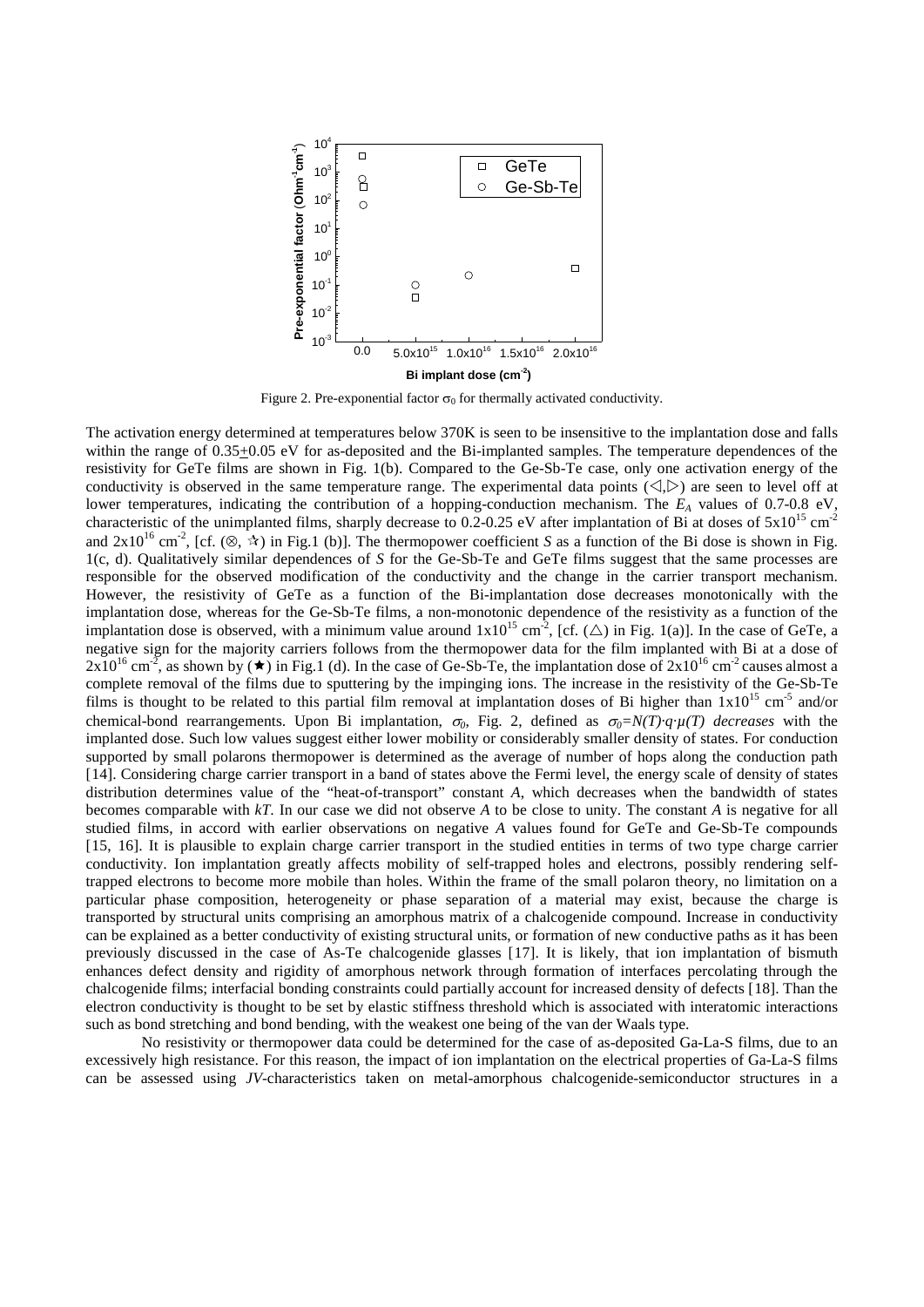perpendicular geometry. Figure 3 (a, b) compares the forward *JV*-characteristics for Ge-Sb-Te (a) and Ga-La-S (b) on a *log-log* scale. Space-charge-limited conduction (SCLC) is apparent, as follows from the steeper *JV*-curves and the temperature-induced voltage shift towards higher voltages as the temperature decreases [[19\]](#page-7-12). The experimental data can be fitted by the expression *J*∝*V*m. Values of m > 2 evidence an exponential trap distribution, as expected for traps originating from surface defects and structural disorder [[20\]](#page-7-13). Quantitative information about the traps can be obtained by extrapolating the *JV*-curves with voltage [[21](#page-7-14)]. If the charge traps are distributed in energy, there will be a gradual filling with an increasing electric field at all temperatures until, at a certain critical voltage  $V_c$ , all traps will be filled. This critical voltage is independent of temperature and is given by  $V_c = qN_t d^2/2\varepsilon \varepsilon_0$ . The  $V_c$  and  $N_t$  data obtained by extrapolating the *JV*-curves and listed in Table 1 show that the increase in the trap density is directly related to the Bidose and is more pronounced in the ion-implanted Ge-Sb-Te films.



Figure 3. Forward current *JV*-chatacteristics for (a) Ge-Sb-Te and (b) Ga-La-S HJs formed on n-type silicon before implantation  $(\blacktriangle, \triangle)$  and subjected to different doses of the Bi implant:  $1x10^{14}$  cm<sup>-2</sup> ( $\blacktriangledown, 5x10^{14}$  cm<sup>-2</sup> ( $\square, \blacksquare$ ),  $1x10^{15}$  cm<sup>-2</sup> ( $\blacklozenge, \diamondsuit$ ),  $3x10^{15}$  cm<sup>-2</sup>  $(\nabla,\nabla)$ . Open symbol and filled symbols correspond to 300K and 77K, respectively.



Figure 4. Mott-Schottky plots for unimplanted (a) Ge-Sb-Te and (b) Ga-La-S heterojunctions formed on p-type (open symbols) and ntype (filled symbols) silicon measured at frequencies of 100 kHz ( $\bigcirc$ , $\bullet$ ), 200 kHz ( $\blacktriangle$ , $\bigtriangleup$ ), 400 kHz ( $\nabla$ , $\bigtriangledown$ ), and 1 MHz ( $\blacklozenge$ , $\Diamond$ ) at 77K. The inset shows *JV*-curves taken at 300K (filled symbols) and 77K (open symbols).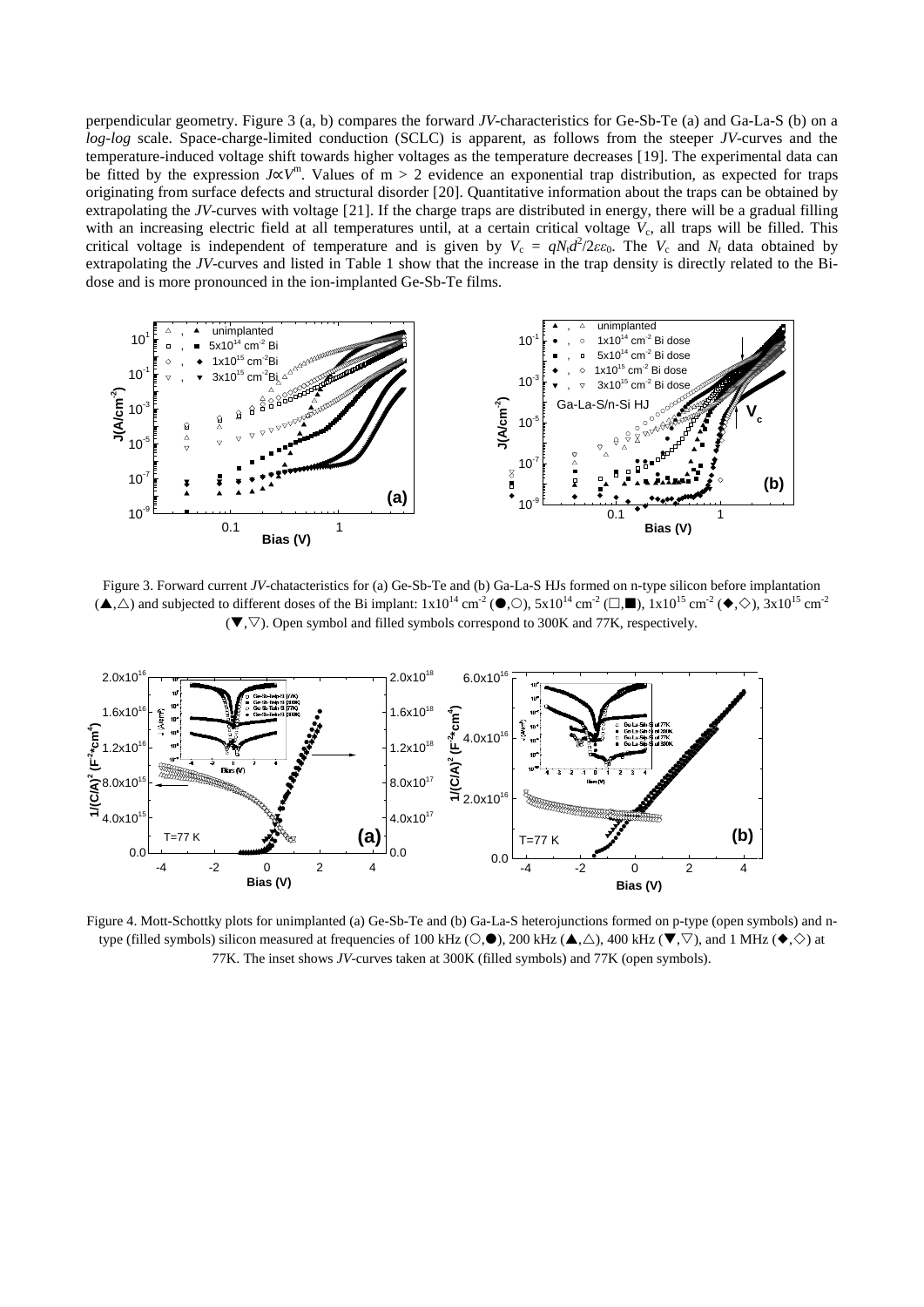| Bi dose         | Ge-Sb-Te                              |                          |             |          |          |                           |                                               |      |
|-----------------|---------------------------------------|--------------------------|-------------|----------|----------|---------------------------|-----------------------------------------------|------|
| $\rm (cm^{-2})$ | Net free carrier                      |                          | $V_{fb}(V)$ |          | $V_c(V)$ | $N_t$ (cm <sup>-3</sup> ) | $N_{it}$ (10 <sup>12</sup> cm <sup>-2</sup> ) | ε    |
|                 | concentration $N$ (cm <sup>-3</sup> ) |                          |             |          |          |                           |                                               |      |
|                 | $p-Si$                                | $n-Si$                   | $p-Si$      | n-Si HJ  |          |                           |                                               |      |
|                 |                                       |                          | HJ          |          |          |                           |                                               |      |
|                 | $3.1x10^{15}$                         | $1.9x10^{13}$            | 1.2         | $-0.3$   | 1.27     | $6.6x10^{16}$             | 0.1                                           | 4.7  |
| $5x10^{14}$     | $4.2x10^{15}$                         | $3.9x10^{15}$            | 1.0         | $-1.7$   | 4.5      |                           |                                               |      |
| $1x10^{15}$     | $6.4x10^{15}$                         | $1.7x10^{15}$            | 7.0         | $-3.2$   | 5.7      |                           |                                               |      |
| $3x10^{15}$     | $7.0x10^{15}$                         | $7.9x\overline{10^{14}}$ | 5.3         | $-3.0$   | 5.9      | $1.07 \times 10^{18}$     | 1.85                                          | 16.5 |
| Ga-La-S         |                                       |                          |             |          |          |                           |                                               |      |
|                 | $6.4x10^{15}$                         | $1.2x\overline{10^{15}}$ | 15.5        | $-1.6$   | 2.8      | $10^{17}$                 | 2.9                                           | 3.4  |
| $1x10^{14}$     | $3.8x10^{15}$                         |                          | 6.8         |          |          |                           |                                               |      |
| $5x10^{14}$     | $1.7x10^{16}$                         | $2.6x10^{15}$            | 18.9        | $-3.0$   | 6.8      |                           |                                               |      |
| $1x10^{15}$     | $1.4x10^{16}$                         |                          | 16.9        | $-14.3$  | 7.6      |                           |                                               |      |
| $3x10^{15}$     | $1.2x\overline{10^{16}}$              | $8.9x10^{15}$            | 16.5        | $-172.3$ | 9        | $3.8x10^{17}$             | 35.3                                          | 3.8  |

Table 1. Doping in silicon substrate N, the flat band voltage  $V_{ab}$ , the critical voltage  $V_{cb}$ , the total interface trap density  $N_{ib}$ , the trap density *Nt*, and the relative permittivity for the Ge-Sb-Te and the Ga-La-S films on silicon as influenced by implantation of Bi.

Figs. 4 (a, b) show dispersion-free Mott-Schottky curves taken at 77K on the heterojunctions (HJs) formed on p- and n-type silicon. At 77K, the vast majority of the interface traps are below the Fermi level. This permits a correct determination of the flat-band voltage  $V_{fb}$  in the heterojunction devices. Typical *JV*-characteristics of p-n and p-p Ga-La-S/Si(100) and Ge-Sb-Te/Si(100) HJs at 300K and 77K are shown in the insets of Fig. 4. The rectification behaviour observed for the p-p HJs suggests that the bend bending determines the device characteristics. The inferred total interface trap density,  $N_{ii}$ , in Ga-La-S HJs is one order of magnitude higher than that in the Ge-Sb-Te samples. The slight difference in doping between p-type and n-type silicon cannot account for the large values of  $V_{\beta}$  observed before implantation of Bi. High positive values of  $V_{fb}$  for HJs formed on p-type silicon reveal the presence of *negative* charge in as-deposited chalcogenide films. This implies that, at the interface, the bands are bent up at the chalcogenide and the ntype silicon side of the junction. Thus, electron injection from silicon occurs under positive bias on the chalcogenide, as exemplified by the forward-current characteristics observed for the p-n devices and the saturation behaviour for the p-pdevices, shown in the insets of Fig 4. None of the studied HJs show *CV*-traces typical for MOS-structure due to relatively high carrier generation rate in chalcogenide films and low interface barriers for electrons and holes at the Si/chalcogenide interfaces, thus preventing formation of inversion and accumulation layers in silicon. Upon implantation of Bi, the interface trap built-up at the Ga-La-S/Si interfaces is much more pronounced than in the Ge-Sb-Te/Si interfaces. In the latter case, a higher total interface trap density in the lower part of the silicon bandgap could be present as evidenced by somewhat larger values of  $V<sub>tb</sub>$  for p-Si HJs in Table 1. The increase in the total trap density in the Ga-La-S heterojunction devices is accompanied by a large  $V<sub>f</sub>$  shift towards negative values for n-Si HJs, indicating presence of acceptor states in the Bi-implanted Ga-La-S/Si interfaces. The  $V_{fb}$  shift does not stem from a parallel translation of *CV*-curves along the voltage axis, indicative of oxide charge build-up, but arises from a difference in the slope of the Mott-Schottky curves, as shown in Fig. 5. This asymmetry in the interface state energy distribution implies that implantation-induced interface states are not solely due to amphoteric  $P_{b0}$  defect [12]. The origin of the interface trap built-up is unlikely to be due to displacement damage in silicon, because Bi distribution peaks far from the silicon/chalcogenide interface. This suggests as-deposited chalcogenide films contain strained bonds or/and weakly bonded hydrogen known to serve as precursor sites for interface trap generation [[22\]](#page-7-15).

#### **4. CONCLUSIONS**

To conclude, ion implantation of bismuth in amorphous chalcogenide films of dissimilar chemical compositions and bonding types modifies the electrical properties of the films to very different extent. The obtained results imply that, along with modification of the chemical composition of a target material, ion-implantation induces defects, which may change the conductivity of the films. The weak temperature dependence of the thermopower coefficient in ion-irradiated samples is indicative of the charge-carrier path being via localized states. The variations in conductivity are accompanied by a large increase in the defect density in amorphous chalcogenide films, as inferred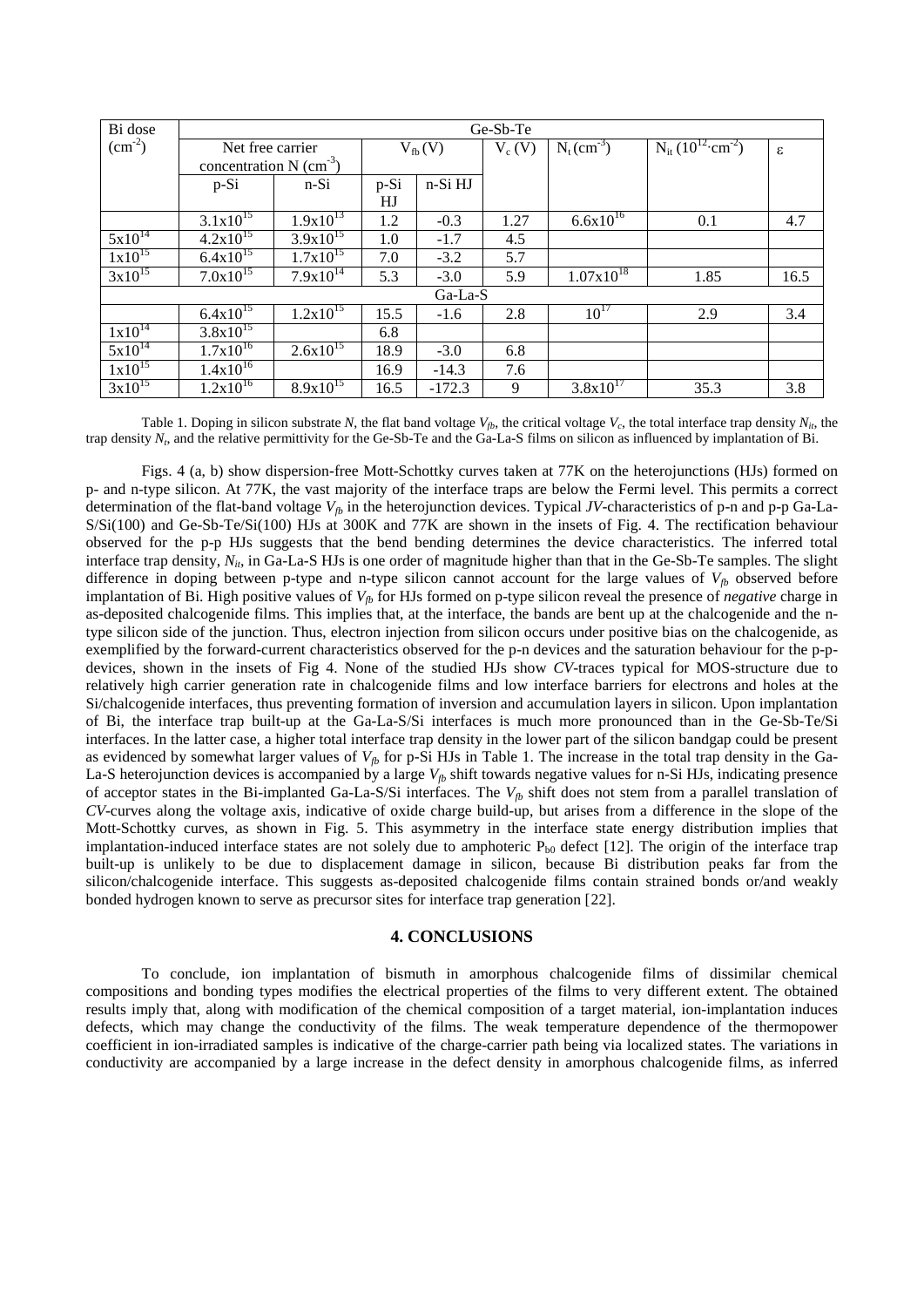from the analysis of the space-charge limited current. A net negative charge is observed in the silicon/chalcogenide HJs explaining rectifying characteristics. The rectification is still observed in the implanted junctions even for the implantation doses for which electron conductivity has been inferred from the thermopower measurements. Considering relatively low interface trap density, at least in the un-implanted samples, rectification is likely to be controlled by a net negative charge in the chalcogenide films. In respect to passivation, much lower density of interfaces traps are observed for the Ga-Sb-Te/Si HJs. The implanted samples show increase in the total trap density by one order of magnitude. The increase in the total trap densities in the Ga-La-S/Si interface is due to formation of acceptor-like interface states.



Figure 5. Mott-Schottky plots deduced from the 100 kHz CV-curves measured at 77K on Ga-La-S heterojunctions formed on n-type silicon before (open symbols) and after (filled symbols) implantation of bismuth.

#### **5. ACKNOWLEDGEMENTS**

This work was funded by EPSRC grants EP/I018417/1, EP/I018050/1 and EP/I019065/1.

 $\overline{a}$ 

#### **6. REFERENCIES**

<span id="page-6-0"></span><sup>[1]</sup> Street, R. A., and Mott, N. F., "States in the Gap in Glassy Semiconductors", Phys. Rev. Lett. **35**, 1293-1296 (1975).

<span id="page-6-1"></span><sup>[2]</sup> Khan, B. A., and Adler, "Chemical modification of chalcogenide glasses by lithium", D., J. Non-Cryst. Solids **64**, 35-42 (1984).

<span id="page-6-2"></span><sup>[3]</sup> Frumar, M., Tichý, L., "N-type conductivity in chalcogenide glasses and layers", J. Non-Cryst. Solids **97**, 1139-1146 (1987).

<span id="page-6-3"></span><sup>[4]</sup> Elliott S. R., and Steel, T. A., Phys. Rev. Lett. "Mechanism for Doping in Bi Chalcogenide Glasses", **57**, 1316-1319 (1986).

<span id="page-6-4"></span><sup>[5]</sup> Tichy, L., Iicha, H., Triska, A., and Nagels, "Is the n-type conductivity in some Bi-doped chalcogenide glasses controlled by percolation?", P, Sol. St. Commun. **53,** 399-402 (1985).

<span id="page-6-5"></span><sup>[6]</sup> Mazec, T. F., Tsendin, K. D.,"On Mechanism of Doping of Chalcogenide Glassy Semiconductors", Physica i Tekhnika Poluprovodniov, **24**, 1953-1958 (1990).

<sup>[7]</sup> Phillips, J. C., Phys. Rev. B. "Constraint theory and carrier-type reversal in Bi-Ge chalcogenide alloy glasses", **36**, 4265-4270 (1987).

<sup>[8]</sup> Tikhomirov, V. K., Seddon, A. B., Asatryan, K., Galstian, T. V., Vallee, R., "The role of van der Waals bonding in photosensitivity of chalcogenide glasses", J. Non-Cryst. Solids, **326**, 205-208 (2003).

<sup>[9]</sup> Matsunaga, T., Kojima, R., Yamada, N., Kifune, K., Kubota, Y., and Takata, M., "Structural features of Ge<sub>1</sub>Sb<sub>4</sub>Te<sub>7</sub>, an intermetallic compound in the GeTe-Sb<sub>2</sub>Te<sub>3</sub> homologous Series", Chem. Mater. **20**, 5750-5755 (2008).